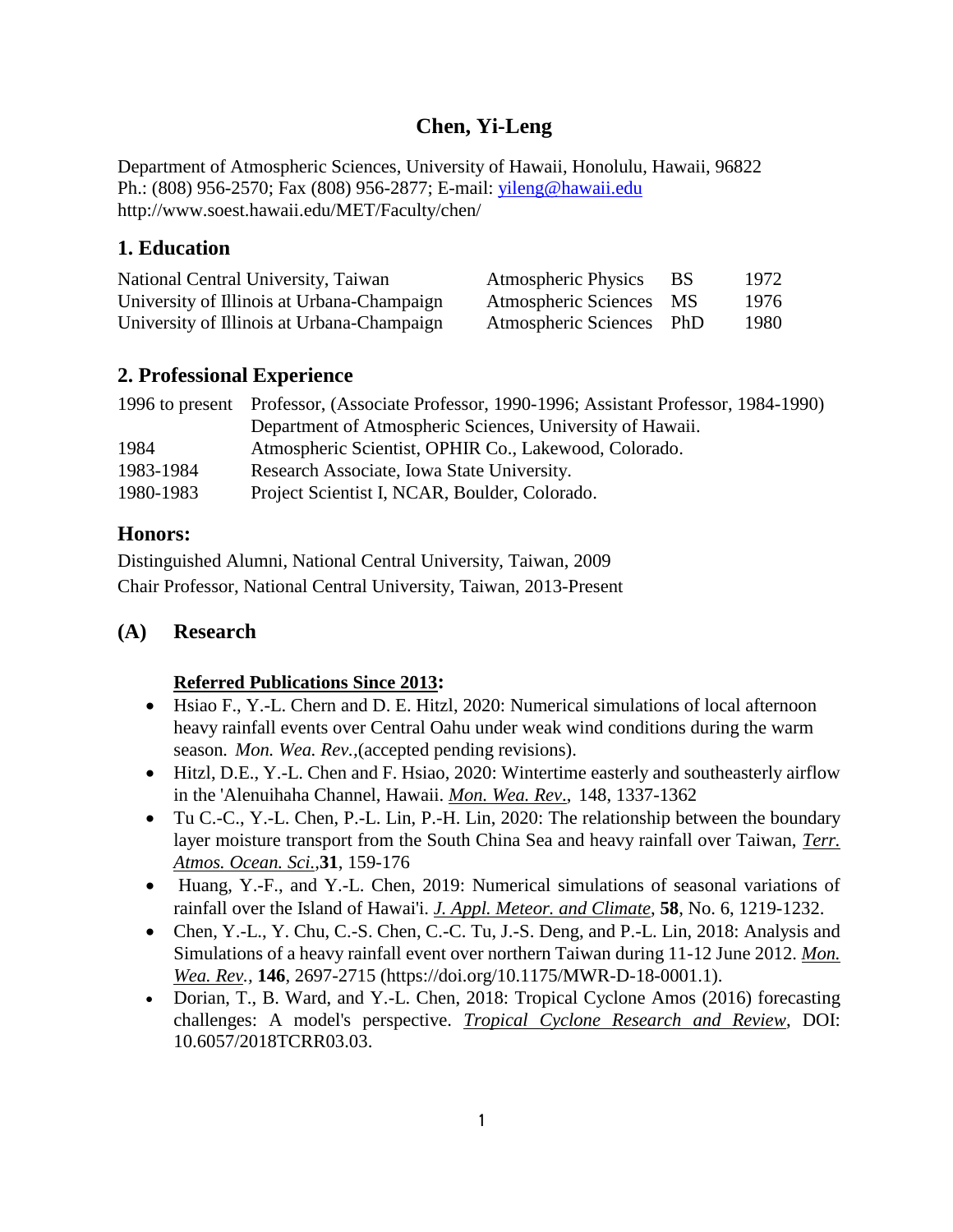- Storlazzi1 C. D., M. van Ormondt, Y.-L. Chen and E. P. Elias, 2017: Modeling fine-scale coral larval dispersal and interisland connectivity to help design mutually-supporting coral reef Marine Protected Areas: Insights from Maui Nui, Hawaii. *Frontiers in Marine Science*, DOI:10.3389/fmars.2017.00381
- Li, L. and Y.-L. Chen, 2017: Numerical Simulations of Two Trapped Mountain Lee Waves Downstream of Oahu. *J. Appl. Meteor. and Climate*, **56**,1305-1324.
- Tu, C.-C., Y.-L. Chen, S.-Y. Chen, Y.-H. Kuo and P.-L. Lin, 2017: Impacts of including rain evaporative cooling in the initial conditions on the prediction of a coastal heavy rainfall event during TiMREX. *Mon. Wea. Rev.*,**145**, 253-277
- Winning, T., Y.-L. Chen, F. Xie, 2017: Estimation of the Marine Boundary Layer Height Over the Central North Pacific Using GPS Radio Occultation. *Atmos. Res.* **183**, 362-370 (doi:10.1016/j.atmosres.2016.08.005).
- Tam, E. K., R. Miike, S. Labrenz, E. Avol, A. J. Sutton, T. Elias, K. Tantisira, Y.-L. Chen, J. Davis, D. Dockery, 2016: Volcanic air pollution over the Island of Hawai¿i: Emissions, dispersal, composition - Association with respiratory symptoms and lung function in Hawaii Island School children. *Envir. Inter.* 92-93: 543-552. (DOI: 10.1016/j.envint.2016.03.025).
- Li, N., K.-F. Cheung, J. S. Stopa, F. Hsiao, Y.-L. Chen, V. Luis, P. Cross, 2016: Thirty-four years of Hawaii wave hindcast from downscaling of Climate Forecast System Reanalysis. *Ocean Modelling*, **100** (2016), 78-95
- Du, Y., Y.-L. Chen and Q. Zhang, 2015: Numerical simulations of the boundary layer Jet off the southeastern coast of China. *Mon. Wea. Rev.* **143**, 1212-1231.
- Hsiao, F., and Y.-L Chen, 2014: Revisiting the structure and characteristics of an early summer monsoon trough over South China in 1975. *SOLA*, **10**, 194-198. (DOI code: 10.2151/sola.2014-041)
- Hitzl, D.E., Y.-L. Chen and H.V. Nguyen, 2014: Numerical simulations and observations of airflow through the 'Alenuihaha Channel, Hawaii. *Mon. Wea. Rev.* **142**, 4696-4718.
- Nguyen, H.V., and Y.-L. Chen, 2014: Improvements to a tropical cyclone initialization scheme and impacts on forecasts. *Mon. Wea. Rev*., **142**, 4340-4356.
- Du, Y., Q. Zhang, Y.-L. Chen, Y. Zhao, and X. Wang, 2014: Numerical simulations of spatial distributions and diurnal variations of low-level jets in China during early summer. *J. Climate*, **27**, 5747-5767.
- Chen, C.-Y., Y-L. Chen and H. V. Nguyen, 2014: The spin-up process of a cyclone vortex in a tropical cyclone initialization scheme and its impact on the initial TC structure. *SOLA*, **10**, 93-97.
- Zhou, C and Y.-L. Chen, 2014: Assimilation of GPS RO refractivity data and its impact on simulations of trade wind inversion and a winter cold front in Hawaii. *Natural Science*, **6**, 605-614.(DOI code: 10.4236/ns.2014.68060) (Special Issue on "*Weather Forecasting*")
- Tu, C.-C., Y.-L. Chen, C.-S. Chen, P.-L. Lin and P.-H. Lin, 2014: A comparison of rainfall distributions between two heavy rain periods during terrain-influenced monsoon rainfall experiment (TiMREX) 2008. *Mon. Wea. Rev.,* **142**, 2436-2463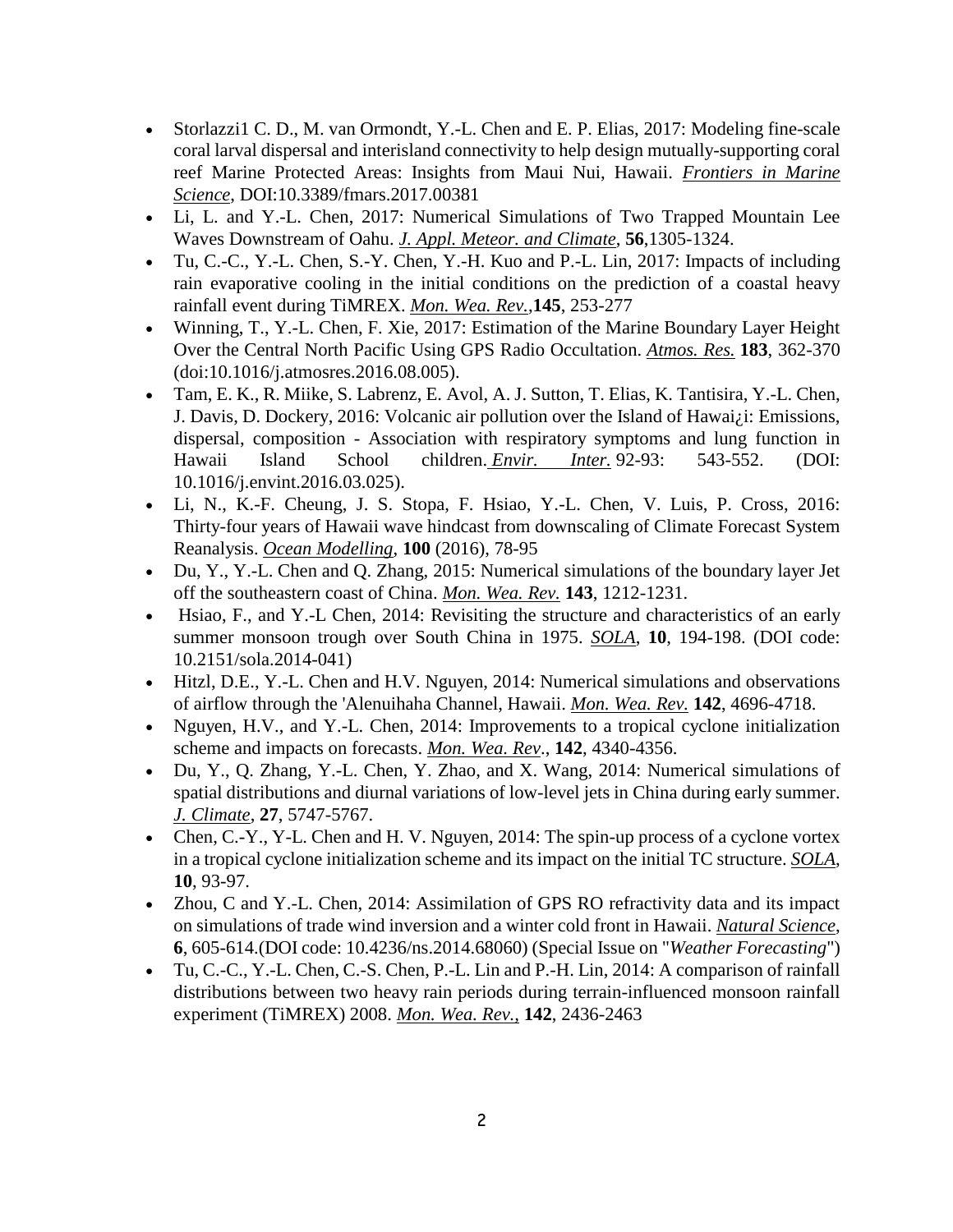- Chen, Y.-L., P.-L. Lin, F. Hsiao, P.-S. Chu, M.-H. Su, 2013: Asia-pacific natural hazard conference: disastrous weather in a changing climate. *Bull. Amer. Meteor. Soc.,* **94**, ES175-ES178. (DOI code: 10.1175/BAMS-D-12-00220.1)
- Chen, C.-Y., Y.-L. Chen, C.-S. Chen, P.-L. Lin, and C.-L. Liu, 2013: Revisiting the heavy rainfall event over northern Taiwan on 3 June 1984. *Terr. Atmos. Ocean. Sci*., **24**, 999-1020. (DOI code: 10.3319/TAO.2013.07.04.01(A))
- Giambelluca, T. W., Q. Chen, A. G. Frazier, J. P. Price, Y.-L. Chen, P.-S. Chu, J. K. Eischeid, D. M. Delparte, 2013: Online rainfall atlas of Hawai'i. *Bull. Amer. Meteor. Soc.*, **94**, 313-316.
- Stopa, J. E., J.-F. Filipot, N. Li, K. F. Cheung, Y.-L. Chen, and L. Vega, 2013: Wave energy resources along the Hawaiian Island chain. *Renewable Energy*, **55**, 305-321.

## **Grants and Contracts Since 2013:**

- NOAA, Development of an experimental high-resolution numerical weather prediction system for the Northern Mariana Islands/Guam. \$100,000. 02/02/2013-05/31/2015. (PI: Chen).
- DOE, Advanced Wave Modeling (Atmospheric modeling component): \$252,063. (Chen's portion) 09/15/08-09/30/15.
- UCAR/NOAA, GOES-R Partners Project-Applications of satellite data for model initialization and verification to improve weather forecasting in Hawaii. \$19,979. 08/17/2015-08/31/2016. (PI: Chen)
- Project: A High-Resolution Tropical Cyclone Initialization Scheme for the Central Weather Bureau, Sponsor: National Central University, Taiwan. Award: \$50,021. 08/18/2015-12/31/2016.
- UCAR/NOAA, lmprovements to an experimental high-resolution numerical weather prediction system for the Northern Marians Islands/Guam. \$19,979. 10/8/2015-2/28/2017 (PI: Chen).
- NOAA, Developing the Pacific Islands Ocean Observing System (PacIOOS): Atmospheric Modeling Component. \$385,715. (Chen's portion) 06/01/11-5/31/17.
- IISI, A High-Resolution Tropical Cyclone Initialization Scheme for the Central Weather Bureau (II). \$104,587. 11/01/2015-12/31/2018 (PI: Chen).
- NSF, Characteristics of Island-scale Airflow and Climate over the Hawaiian Islands \$402,344. 02/01/2012-12/31/2018 (PI: Chen)
- NSF Supplement: \$30,000.
- COMET/UCAR/NOAA High resolution experimental forecasts over the Hawaiian Islands, Guam/CNMI, American Samoa and hindcast of historical tropical cyclones. \$14,989, 03/01/2019-04/30/2020 (PI: Chen)
- COMET/UCAR/NOAA Application of a TC initialization scheme to improve intensity forecasts \$14,989. 9/10/2019-7/31/2020 (PI:Chen)
- OIA, Pacific Island Ocean Observing System for the Enhancing Public Safety with Improved Atmospheric and Wave Forecasts for Guam, CNMI, and AS (PI: Melissa Iwamoto, Chen's portion: \$245,762. 07/01/2018-09/30/2021.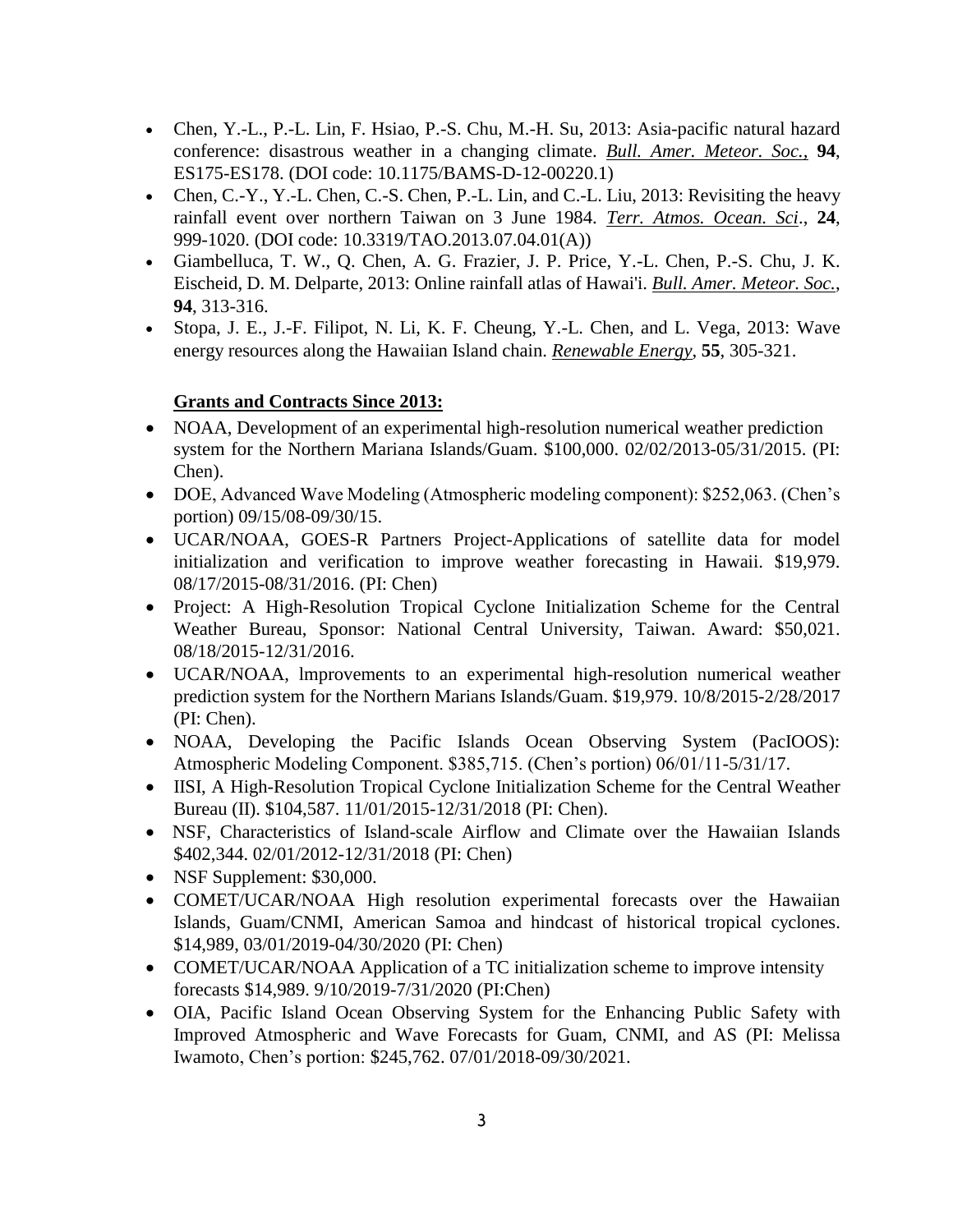#### **Synergistic Activities Since 2013:**

- An U.S. participant in the first U.S.-Taiwan workshop on "Extreme Precipitation and Weather", Taipei, Taiwan, 29-31 April, 2015, supported by Taiwan's Ministry of Science and Technology (MOST) and the U.S. National Science Foundation (NSF).
- Invited Speaker, 48th Annual Session of the ESCAP/WMO Typhoon Committee, 22-25 Feb., 2016, Honolulu, Hawaii.
- Program Co-Chair and Co-Organizer of the Second U.S. Taiwan Extreme Precipitation Workshop, East-West Center, Honolulu, 6-8 September, 2016 funded by NSF.
- A keynote speaker for the Taipei Severe Weather and Extreme Precipitation Workshop, 22-24 May 2017, Academia Sinica, Taipei, sponsored by the Meteorological Society of the Republic of China, Taiwan.
- A keynote speaker for the International Conference on Mesoscale Convective Systems and High-Impact Weather - XII, October 17-20, 2017, National Taiwan University, Taipei, sponsored by MOST.
- Invited Speaker: ACTS workshop: Toward Improvements on Severe-Weather Forecast Benefited from the International Joint Field Experiment in 2020, 26-27 November 2018, Taiwan Typhoon and Flood Research Institute, Taipei, Taiwan.
- Invited Speaker: 2019 Joint INDOPACOM Theater METOC Summit and Tropical Cyclone Conference, 8-12 April, Joint Typhoon Warning Center, Honolulu, HI.
- Invited Speaker: 2019 International Dongsha Conference, 13-14 June, Kaoshiung, Taiwan, Sponsored by Ocean Affairs Council, Taiwan.

Invited Speaker, Severe Weather and TAHOPE Planning Workshop. 14-16 October, 2019, National Taiwan University, Taipei, Taiwan sponsored by MOST. On the US Science Team of PRECIP/TAHOPE.

#### **(B) Instruction**

#### **Courses offered:**

ATMO 405 Satellite Meteorology ATMO 607 Mesoscale Meteorology ATMO 610 Tropical Climate and Weather (team taught) ATMO 412 Meteorological Analysis Lab team taught) ATMO 699 Directed Research ATMO 700 Thesis Research ATMO 800 Dissertation Research

#### **Graduate Students Supervision:**

Chuan-Chi Tu (PhD, 2013), Thomas Winning, Jr. (MS, 2014), Liye Li (MS, 2015), David Hitzl (MS, 2013), Yu-Fen Huang (MS, 2016), Jie Chen (MS, 2016), Y. Fan (MS, 2017, Plan B), Zhilin Li (MS, 2018, Plan B), J. Zhu (MS, Plan B, 2020), Feng Hsiao (PhD, 2020), Q. Sun (MS, in progress), Chuan-Kai Wang (PhD, in progress), David Hitzl (PhD, in progress).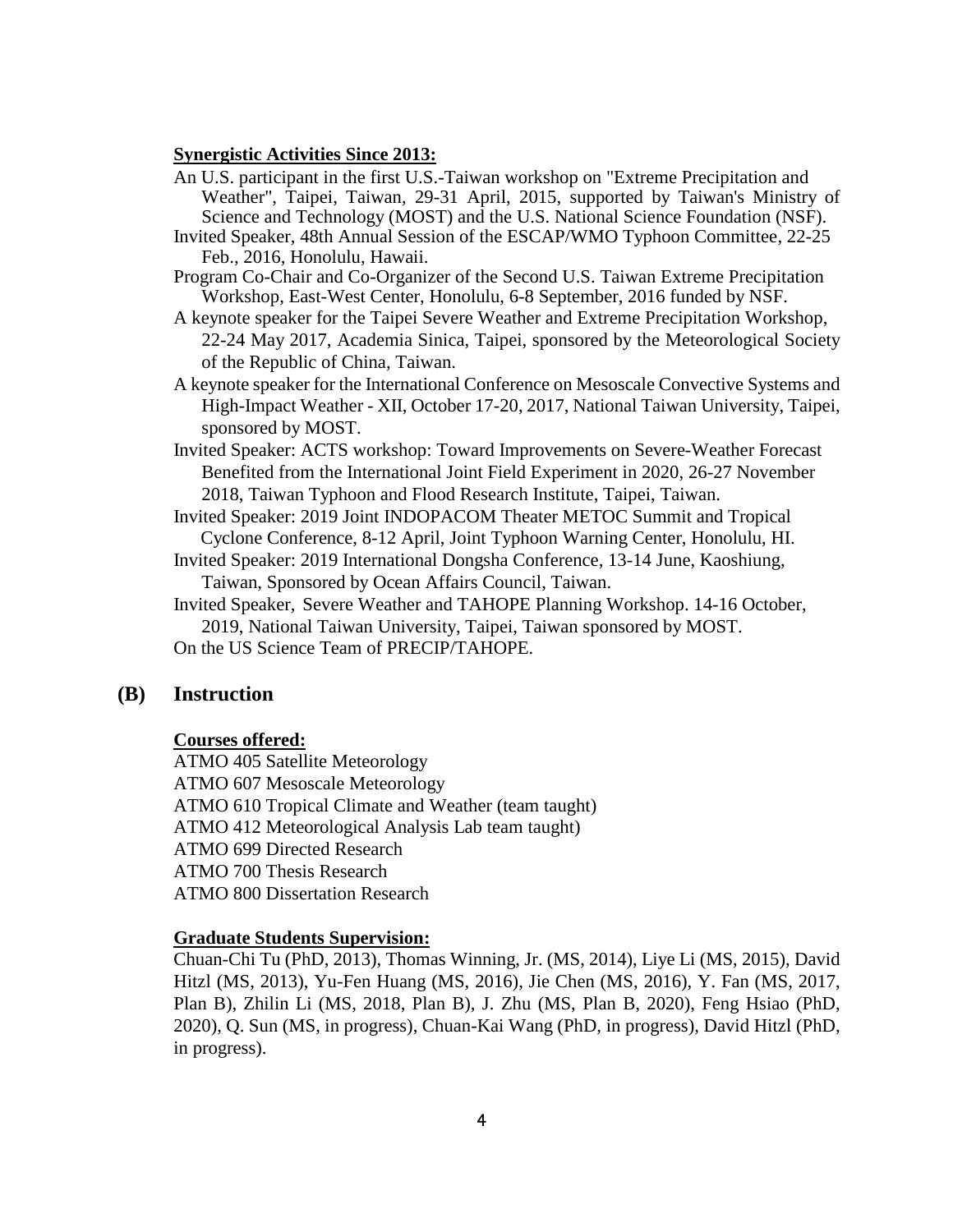#### **Postdoc Researchers Supersion:**

Chih-Ying Chen (2013-2015), Feng Hsao (2020-).

### (C) **Service Since 2013**

#### **Professional Service:**

*Recent Co-Chair of a Conference Session:*

- Taiwan Geoscience Assembly, 13-17 May, 2013, National Taiwan University, Taipei. US-Taiwan Extreme Precipitation and Weather Workshop, Taipei, Taiwan, 29-30 May, 2015, National Science Foundation, US, and the Ministry of Science and Technology, Taiwan.
- International Conf. on Earth Observations and Society Impacts and ICLEI Resilience Forum. June 28-30, 2015, Kaoshiung, Taiwan. Sponsored by Taiwan Group on Earth Observations.
- International Conf. on Mesoscale Convective Systems and High-Impact Weather XII, October 17-20, 2017, National Taiwan University, Taipei, Taiwan Geoscience Union.Taipei Severe Weather and Extreme Precipitation Workshop, 22-24 May 2017, Academia Sinica, Taipei, Taiwan, sponsored by the Meteorological Society of the Republic of China.
- AS35: Mountain and Island Effects on Airflow, Precipitation, Weather, and Climate. The 15th AOGS Annual Meeting, Honolulu, 3–8 June, 2018, Asian Oceania Geoscience Society.
- AS23 Observation, Modeling, Theory and Climatology of Mesoscale Processes. The 15th AOGS Annual Meeting, Honolulu, 3–8 June, 2018, Asian Oceania Geoscience Society.
- Severe Weather and Taiwan-Area Heavy-rain Observation and Prediction Experiment (TAHOPE) (http://tsafe.cwb.gov.tw/TAHOPE/home) Planning Workshop. 14-16 October, 2019, National Taiwan University, Taipei, Taiwan, sponsored by MOST.

### *Journal Editorship:*

Visiting Guest Editor: Tropical Cyclone Research and Review, WMO, 2016. Review Editor: Frontiers in Earth Science-Atmospheric Science Section

### *Invited Visits and Seminars:*

National Central University, Taiwan; National Taiwan University, Taipei, Taiwan; National Taiwan Normal University, Taipei, Taiwan; Central Weather Bureau, Taipei, Taiwan; National Center for Disaster Reduction, Taipei, Taiwan; Academia Sinica, Taipei, Taiwan; Shanghai Typhoon Institute, Shanghai, China; NUIST, Nanjing, China; National Nanjing University, Nanjing, China; National Zhejiang University, Hanzhou, China; National Sun Yat-Sen University, Guangzhou, China.

### **University Service:**

2014-2015: member, Manoa International and Exchange Committee (MIEC).